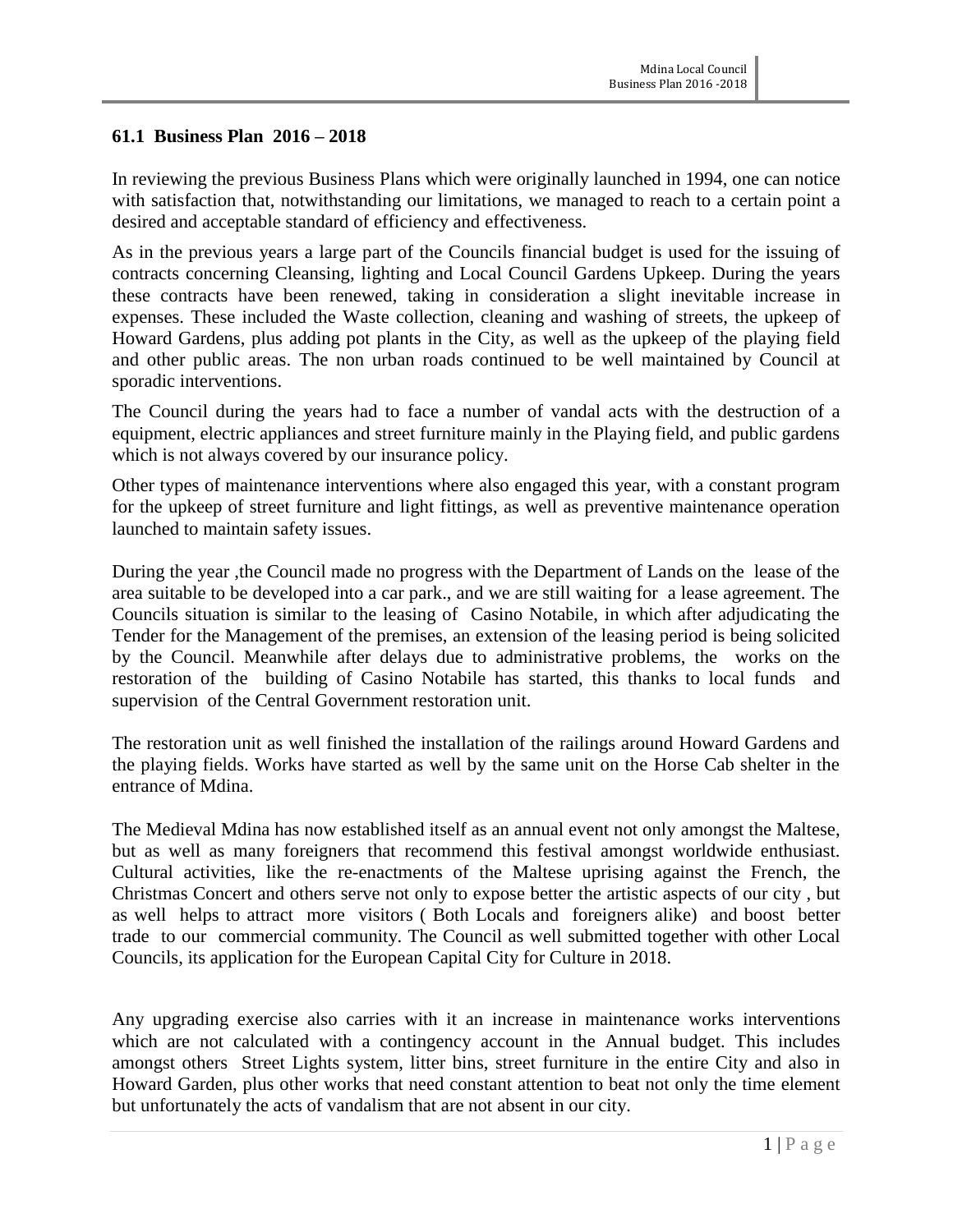The issue of Security is high in our agenda and the Council introduced CCTV Cameras to try to reduce crime and help the good service being done by the Local Police and wardens when monitoring vehicle traffic in and out of the City. The Council is negotiating with various entities to ensure better management for security as well as traffic management.

Further steps were made in our quest to move our Administration Office to a better location which will be more accessible and have more space to offer more services to our community. With a clear vision of a better location, improving services, longer opening hours and a more efficient staff team that continuously assist residents when they require any services from the Council.

Interventions by the Central Government, especially the intensive works of restorations on the bastions, are not only helping to preserve the heritage of Mdina, but as well highlighting its architectonic beauty. Plans for the ditch project with other restorations of buildings and former parts of the bastions will continue to underline and encourage the potential of improvements to our City.

In reviewing our Business Plan we feel we've reached satisfactory results, and although our operation is limited by various factors, amongst which our biggest hurdle is a financial one, we were able to score a good number of our goals. This was the result of full cooperation from all the stakeholders, of all Councillors, and all staff, whilst encourages us to even work harder in the coming years.

Peter Sant Manduca Mayor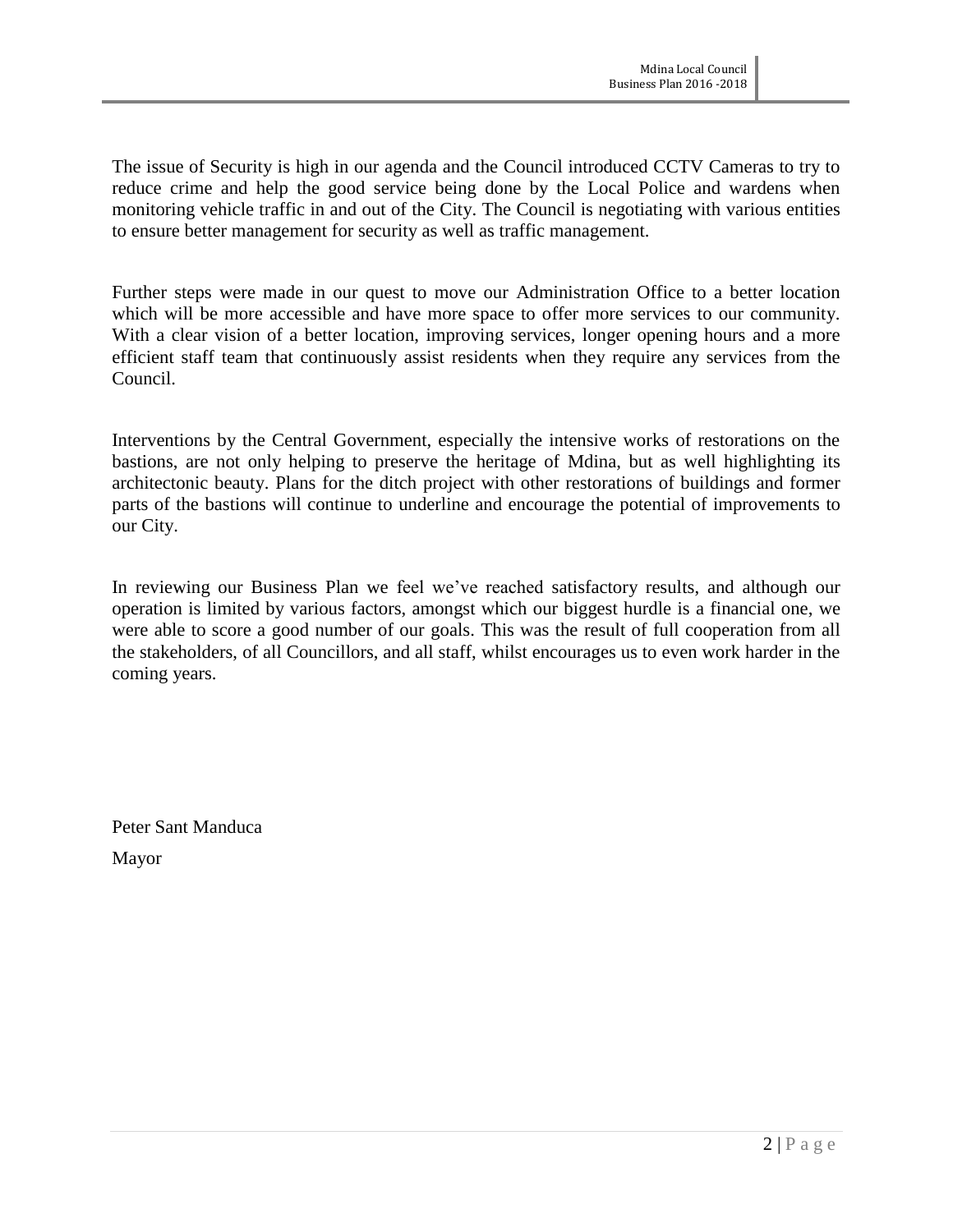To aim at an effective local government through the continuous development of our infrastructure and services provided to best meet the needs of the residents and the business sectors of our community while continuously emphasising operational excellence by utilising to the most our financial and human resources

To preserve and restore the city's identity, by acting as an effective watchdog on all aspects of the environment, with special attention to the characteristics of this medieval city

#### **2.2 Values**

The Mdina Local Council cherishes the following values

- Respect for the cultural and environmental heritage of our community and the nation
- Objective to the needs, beliefs and aspiration of both residents and the business community
- Maximise the benefits towards our community while respecting the individual needs in specific sectors
- Maintain transparent and open administration based on dialogue and participation of the public where possible.

# **3.1 Short term objectives and expected results**

The Council will strive with its efforts to maintain and improve the standards that have been established during the years, including the cleanliness, better lighting, street furniture and, equipment as well as the level of service to the community.

The Council will continue to monitor and implement the necessary actions, through its contracted service providers, to assure that the city is kept in the highest standards of cleanliness, good lighting as well that the Gardens are kept to standard.

Through a continuous maintenance program the Council will assure that the equipment, street furniture and certain infrastructure are kept in good shape and eliminate any risks for those who make use of them.

Through a better management in issuing the access permits for vehicles , the Council , without impeding any undesired restriction to Residents , will be in a position to control better the number of vehicles circulating within Mdina

With the support of Central Government, the Council will continue with its programme to repair the paved floor, as well as install railings around the playing field, making it safer and adhere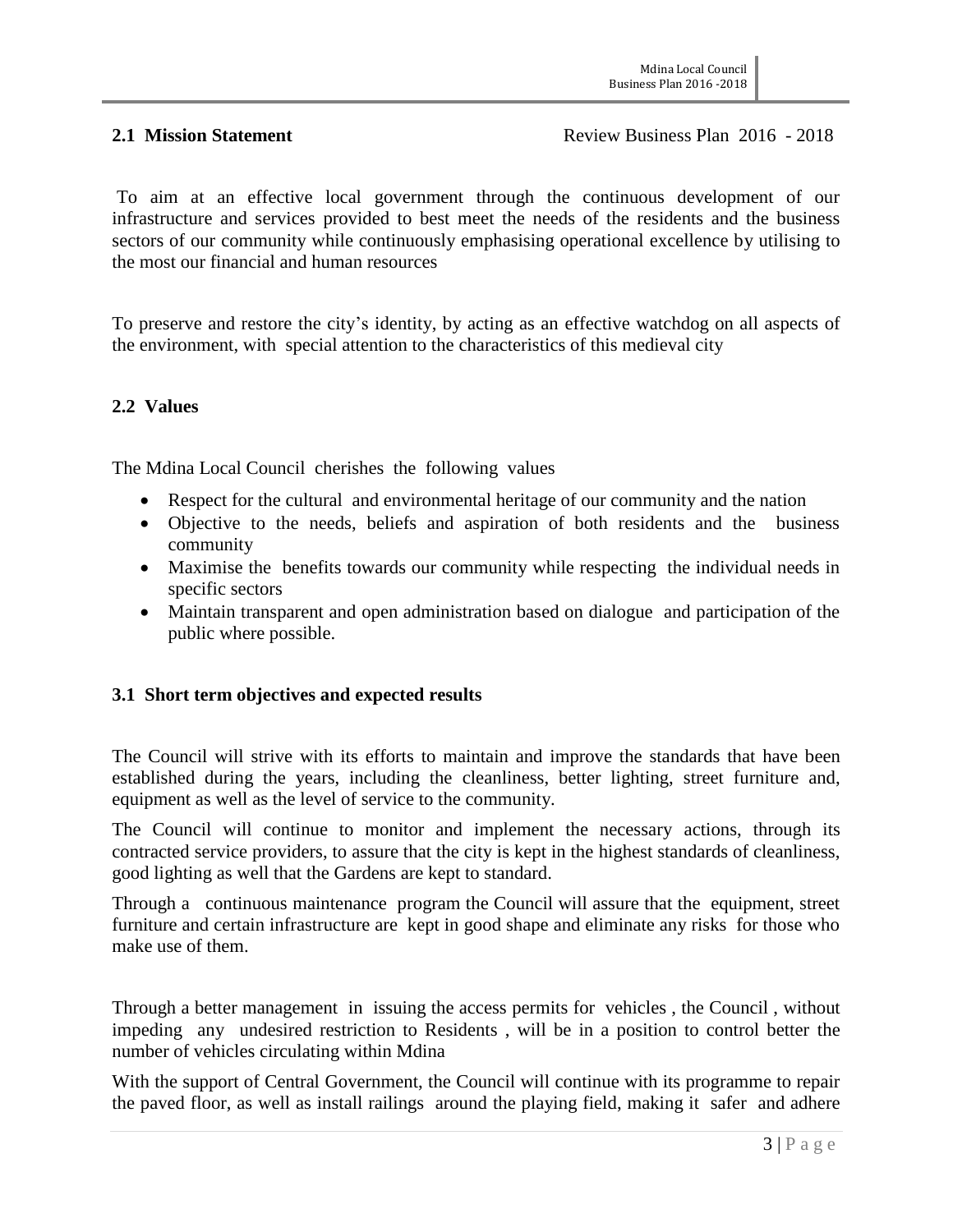with the new regulations issued by the Standards Authority. To embark in new or continue the projects, the Council will persist to seek out funds from other entities or until the council financial deficit is addressed.

The Council will continue in its aim to tap EU funds for its activities and projects , and persist in finding partners for such aim.

The Council recognises the need to keep on improving our services to residents and the business community that we offer from our Administration Office. Continue to organise Cultural and Social activities for our residents, offer a Cultural program throughout the year and seek partnership with other local and foreign organisation to boost the cultural aspects of our city.

### **3.2 Long Term objections and expected results**

Our perseverance with the Authorities to reallocate our Administration Office from the present location to Banca Guratale will continue to be on the Council's Agenda until we will reach this objective. Our insistence is based on the fact that such move will be beneficial to residents and the community since not only the accessibility will improve as we can use a ground floor office, but there will be more space to provide community services such as Library, day centre as well as improved office structures where individual meetings can be held.

The pressure on the Parking situation will definitely increase when such projects are implemented. The Council has already had talks with the Authorities concerns and has identified an area where a park and ride system can be organised. Regarding the other Parking areas available the Council is studying how to improve its management.

# **4.1 Organisation**

The organisational structure of the Council did not evolve a lot since its initial year, mainly due to the size limitation. The Administrative office , is run by a full time Executive Secretary , and complimented by a Part Time Clerk. An IPSL employee is seconded with the Council. The Administration is supported by the service of an accountant.

The Policy making body remains the Council , which during its meetings, at least once a month, decide on various issues within the regulation imposed by the Local Councils Act and amendments.

The advantage of a relatively small community is that constant contact is kept with great part of the residents. This implies that the decisions taken are more than often the result of consultation with those mostly being effected by such decisions. This is one of the reasons that we do not have sub-commutes and no one from the Councillors assume any particular subject or responsibility , but it is shared amongst all the Councillors. Sub –committees are created on ad hoc basis.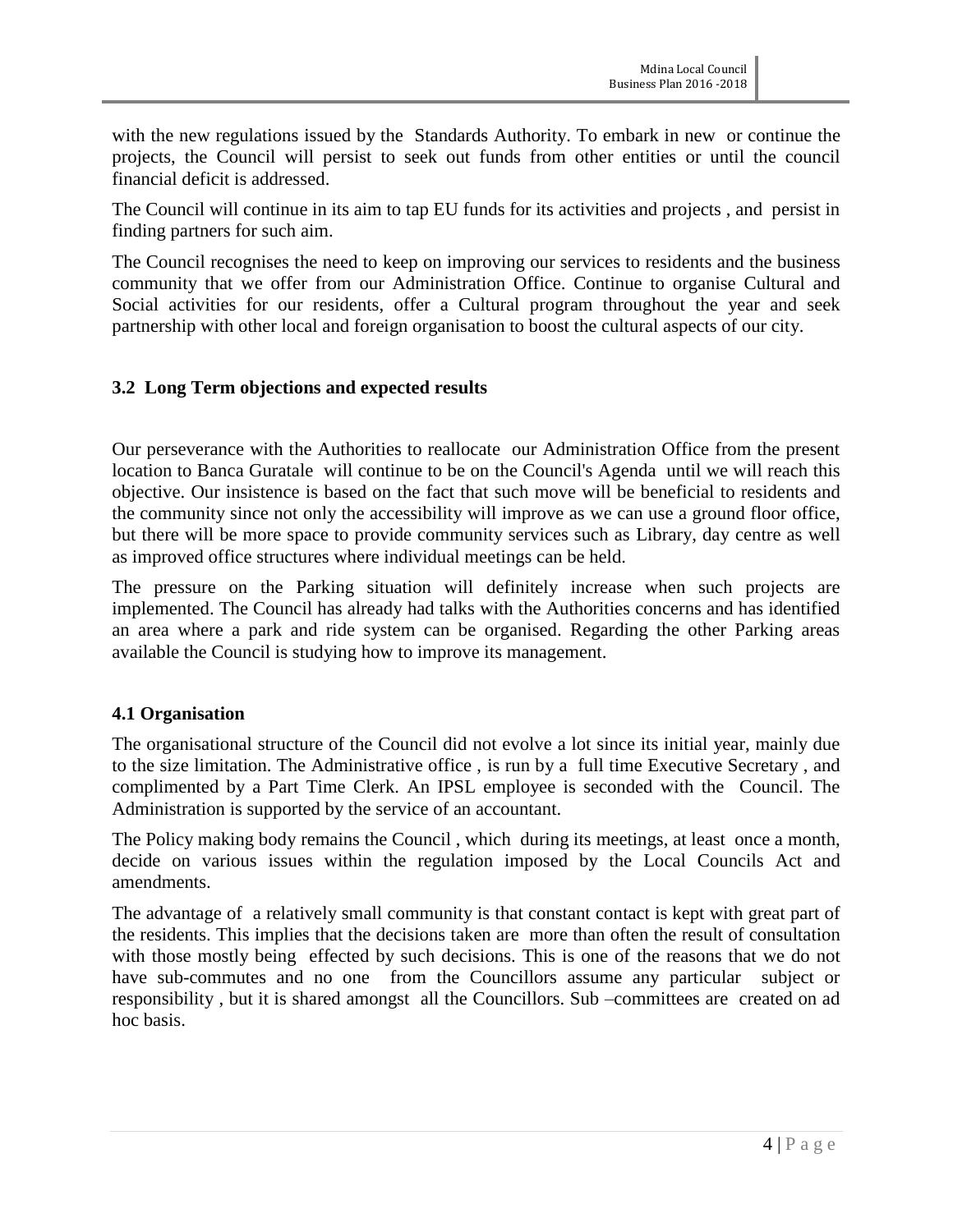### **5.1 General Activities**

Apart from the obligations imposed by the Councils Act , the Council every year is involved in various other activities, mainly organised by the Council , but there are some other activities that the Councils give its support.

The calendar activities include:

- Medieval Festival (April/May)
- B B Q (September)
- Mdina Day (September)
- Christmas Concert (December)
- Christmas Lunch (December)
- Town Crier (Bandu) (June)

The Council organise as well Cultural Outings for its residents , at least 1 every 2 month.

The fact that a number of dignities and VIPs visit Mdina , this impose on our Council the obligation to Host several personalities all year long.

The administration office handles all complaints, payments of Contraventions, Rents for Government properties as well as collects licence for Trade Department .The issuing of Access Passes for Vehicles in Mdina is as well handled by the Office.

The Council forms part of the North regional Committee. The implementation of the Local Enforcement System is being administered by the newly formed company LESA.

Mark Mallia Executive Secretary

.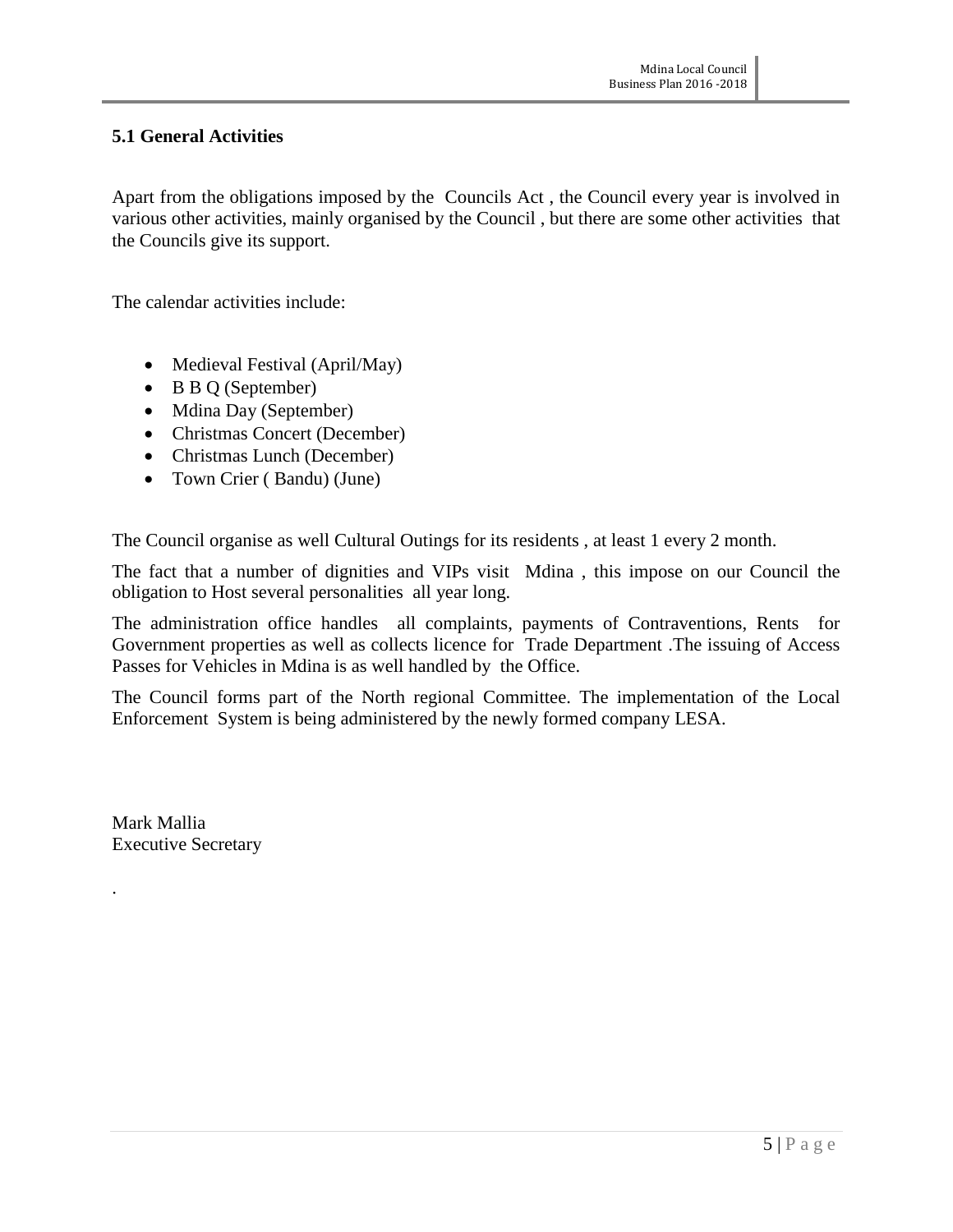| Mdina Local Council 3-year Plan 2016-2018 |  |  |  |  |  |
|-------------------------------------------|--|--|--|--|--|
|-------------------------------------------|--|--|--|--|--|

| <b>ACCT NO</b> | <b>DESCRIPTION</b>                       | 2016       | 2017       | 2018       | 2016-18    |
|----------------|------------------------------------------|------------|------------|------------|------------|
|                |                                          | €          | €          | €          | €          |
|                |                                          |            |            |            |            |
| $\mathbf{2}$   | <b>Income</b>                            |            |            |            |            |
| 0000           | Government                               |            |            |            |            |
| 0001           | Annual                                   | 194,204.00 | 204,124.20 | 214,330.41 | 612,658.61 |
| 0002           | Supplementary                            | 2,000.00   | 2,000.00   | 2,000.00   | 6,000.00   |
| 0003           | Special needs                            |            |            |            |            |
| 0004           | Public/government delegations            | 0.00       | 0.00       | 0.00       | 0.00       |
| 0005           | Other government income                  | 16,000     | 16,000.00  | 16,000.00  | 48,000.00  |
|                |                                          | 212,204.00 | 221,924.20 | 232,126.41 | 666,254.61 |
| 0020           | Bye-Laws & Local Enforcement             |            |            |            |            |
| 0021           | Community services                       | 9,000.00   | 9,000.00   | 9,000.00   | 27,000.00  |
| 0026           | Income from Permits                      | 6,000.00   | 6,000.00   | 6,000.00   | 18,000.00  |
| 0038           | Contraventions                           | 800.00     | 800.00     | 800.00     | 2,400.00   |
| 0056           | Sponsorships                             | 8,000.00   | 8,000.00   | 8,000.00   | 24,000.00  |
| 0066           | General                                  | 8,000.00   | 10,000.00  | 12,000.00  | 30,000.00  |
| 0067           | Documents/Tender Fees                    | 200.00     | 200.00     | 200.00     | 600.00     |
|                |                                          | 32,000.00  | 34,000.00  | 36,000.00  | 102,000.00 |
| 0090           | Investment                               |            |            |            |            |
| 0091           | <b>Bank interest on Current Accounts</b> |            |            |            |            |
| 0092           | Bank interest on Savings Accounts        |            |            |            |            |
| 0093           | Bank interest on Fixed deposits          |            |            |            |            |
| 0096           | Government securities                    |            |            |            |            |
|                |                                          |            |            |            |            |
| 0100           | General                                  | 10,000.00  | 10,000.00  | 10,000.00  | 30,000.00  |
| 0110           | Donations                                |            |            |            |            |
| 0120           | Contributions                            |            |            |            |            |
|                |                                          | 10,000.00  | 10,000.00  | 10,000.00  | 30,000.00  |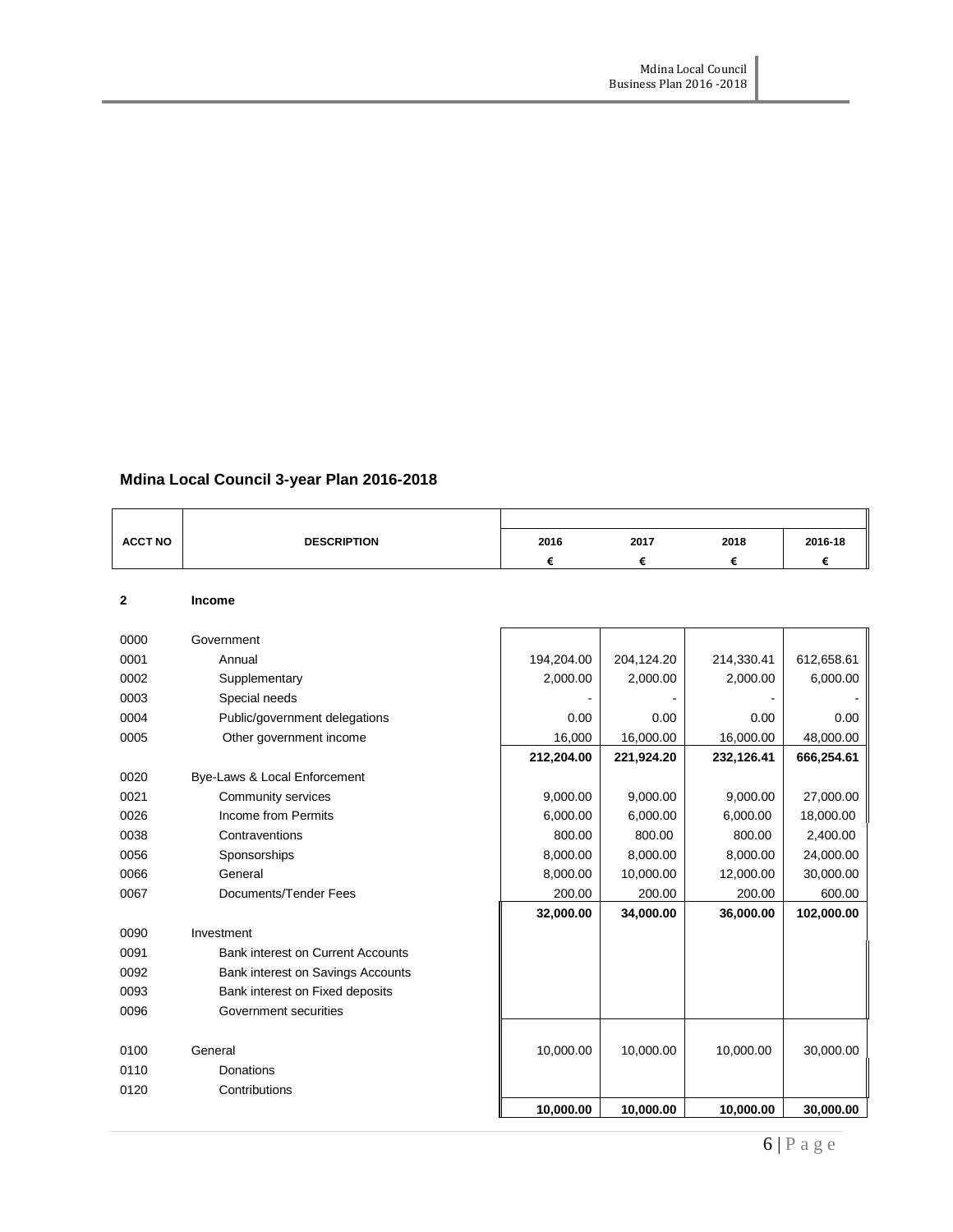# **TOTAL 254,204.00 265,924.20 278,126.41 798,254.61**

# **2.3 Details of Expenditure**

| <b>ACCT NO</b> | <b>DESCRIPTION</b>                   | 2016       | 2017       | 2018       | 2016-18    |
|----------------|--------------------------------------|------------|------------|------------|------------|
|                |                                      | €          | €          | €          | €          |
| 1              | <b>Expenditure</b>                   |            |            |            |            |
|                |                                      |            |            |            |            |
| 1000           | <b>Personal Emoluments</b>           |            |            |            |            |
| 1100           | Mayor's allowance                    | 7,200.00   | 7,560.00   | 7,938.00   | 22,698.00  |
| 1200           | Employee salaries and wages          | 37,000.00  | 38,850.00  | 40,792.50  | 116,642.50 |
| 1300           | <b>Bonuses</b>                       | 3,500.00   | 3,675.00   | 3,858.75   | 11,033.75  |
| 1400           | Income supplements                   |            |            |            |            |
| 1500           | <b>Social Security Contributions</b> | 3,300.00   | 3,465.00   | 3,638.25   | 10,403.25  |
| 1600           | Allowances                           | 6,400.00   | 6,400.00   | 6,400.00   | 19,200.00  |
| 1700           | Overtime                             | 1,200.00   | 1,200.00   | 1,200.00   | 3,600.00   |
|                |                                      | 58,600.00  | 61,530.00  | 64,60650   | 184,736.50 |
| 2000           | Operations and maintenance           |            |            |            |            |
| 2100           | <b>Utilities</b>                     | 4,000.00   | 4,200.00   | 4,400.00   | 12,600.00  |
| 2200           | Materials and supplies               | 1,000.00   | 1,100.00   | 1,200.00   | 3,300.00   |
| 2300           | Repair and upkeep                    | 5,300.00   | 5,500.00   | 5,800.00   | 16,600.00  |
| 2400           | Rent                                 | 4,300.00   | 4,300.00   | 4,300.00   | 12,900.00  |
| 2500           | National/International memberships   | 400.00     | 400.00     | 400.00     | 1,200.00   |
| 2600           | Office services                      | 4,500.00   | 4,800.00   | 5,000.00   | 14,300.00  |
| 2700           | Transport                            | 1,000.00   | 1000.00    | 1000.00    | 3,000.00   |
| 2800           | Travel                               |            |            |            |            |
| 2900           | Information services                 | 500.00     | 500.00     | 500.00     | 1,500.00   |
| 3000           | Contractual services                 | 111,200.00 | 111,200.00 | 111,200.00 | 333,600.00 |
| 3100           | Professional services                | 24,000.00  | 22,000.00  | 20,000.00  | 66,000.00  |
| 3200           | Training                             | 0.00       | 0.00       | 0.00       | 0.00       |
| 3300           | Community and hospitality            | 20,000.00  | 20,000.00  | 20,000.00  | 60,000.00  |
| 3600           | Local Enforcement Expenditure        | .00        | 0.00       | 0.00       | 0.00       |
| 3400           | Incidental exp.                      | 500.00     | 500.00     | 500.00     | 1,500.00   |
|                |                                      | 176,400.00 | 175,500.00 | 174,300.00 | 526,200.00 |
| 7000           | Capital expenditure                  |            |            |            |            |
| 7001           | Acquisition of property              |            |            |            |            |
| 7100           | Construction                         | 1,000.00   | 1,000.00   | 1,000.00   | 3,000.00   |
| 7200           | Improvements                         | 3,000.00   | 3,500.00   | 3,500.00   | 10,000.00  |
| 7300           | Equipment                            | 1,500.00   | 1,500.00   | 1,500.00   | 4,500.00   |
| 7500           | Special programmes                   |            |            |            |            |
|                |                                      | 5,500.00   | 6,000.00   | 6,000.00   | 17,500.00  |
|                |                                      |            |            |            |            |
|                | <b>TOTAL</b>                         | 226,031.00 | 240,629.00 | 235,708.00 | 679,302.00 |